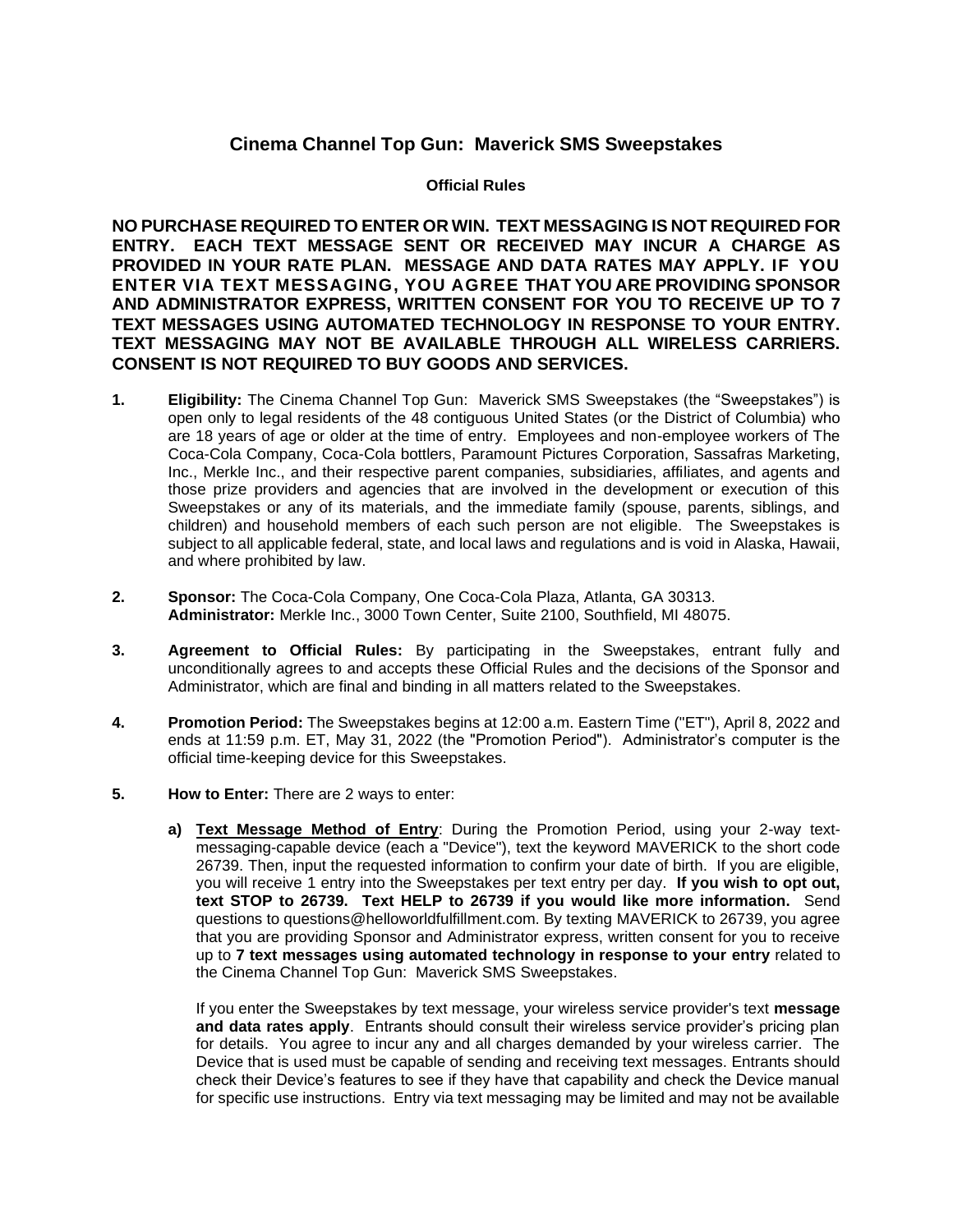through all wireless carriers or on all handsets. Supported carriers include AT&T™, T-Mobile, Verizon Wireless, UScellular, Sprint, Boost Mobile, Alltel, Cincinnati Bell, Cricket, and Metro PCS. **Consent is not required to buy goods and services. Your participation in the Sweepstakes is subject to the Sponsor's Privacy Policy, which can be viewed by visiting [https://us.coca-cola.com/privacy-policy/,](https://us.coca-cola.com/privacy-policy/) as well as the Administrator's Mobile Terms and Conditions, which can be viewed by visiting [http://www.helloworld.com/terms.](http://www.helloworld.com/terms)**

**b) Online Alternate Method of Entry:** During the Promotion Period, visit [www.cokeplaytowin.com/topgunmavericksweeps](http://www.cokeplaytowin.com/topgunmavericksweeps) and follow the links and instructions to complete and submit the registration form, including providing a valid email address. You automatically will receive 1 entry into the Sweepstakes.

Limit: 1 Sweepstakes entry per person per day during the Promotion Period, regardless of method of entry. Multiple participants are not permitted to share the same email address or Device. Any attempt by any participant to obtain more than the stated number of entries per day by using multiple/different email addresses, Devices, identities, registrations or logins, or any other methods will void that participant's entries and that participant may be disqualified from the Sweepstakes. Any use of robotic, repetitive, automatic, programmed or similar entry methods or agents (including, but not limited to, sweepstakes entry services) will void all entries by that entrant. In the event of a dispute as to any entry, the authorized account holder of the Device or email address used to enter will be deemed to be the entrant. The "authorized account holder" is the natural person assigned an email address by an Internet access provider, online service provider or other organization responsible for assigning email addresses for the domain associated with the submitted address. Otherwise, the "authorized account holder" of a Device is the natural person in whose name the Device has been issued and the services are billed. Potential winner may be required to show proof of being the authorized account holder.

- **6. Drawing:** Administrator is an independent judging organization whose decisions as to the selection of the potential winner are final and binding. On or about June 1, 2022, Administrator will select the name of the potential winner in a random drawing of all eligible entries received during the Promotion Period. The odds of winning the prize depend on the number of eligible entries received during the Promotion Period.
- **7. Requirements of Potential Winner:** Potential winner must continue to comply with the Official Rules. Winning is contingent upon fulfilling all requirements. If the potential winner entered via text messaging, he/she will be notified by phone and/or text message at the phone number of the Device used to enter the Sweepstakes and he/she must respond within 5 days with the requested contact and mailing information or forfeit the applicable prize. If the potential winner entered online, he/she will be contacted by email. The potential winner will be required to sign and return to Administrator, within 5 days of the date notice or attempted notice is sent, a Declaration of Compliance, Liability & Publicity Release ("Declaration") (except where prohibited) in order to claim his/her prize and to fulfill any such other requirements as determined by Administrator. In the event that the potential winner cannot be contacted, fails to complete the Declaration or provide any additional information in the required time frame, forfeits the prize, or is disqualified for any reason, Administrator will select an alternate potential winner in a random drawing from among all remaining eligible entries, if time permits, up to 3 alternates. If the alternate potential winners are disqualified, the prize will not be awarded. Prize will be fulfilled approximately 11 to 13 weeks after the conclusion of the Sweepstakes.

## **8. Prize:**

1 GRAND PRIZE: A Top Gun: Maverick collectible helmet, all details determined by Sponsor in its sole discretion; a \$1,000 Great American Days gift card, terms and conditions apply; a \$1,500 home theater makeover awarded as \$1,500 in electronics store gift cards, terms and conditions apply; and a \$450 prepaid card, terms and conditions apply. Approximate Retail Value: \$4,950.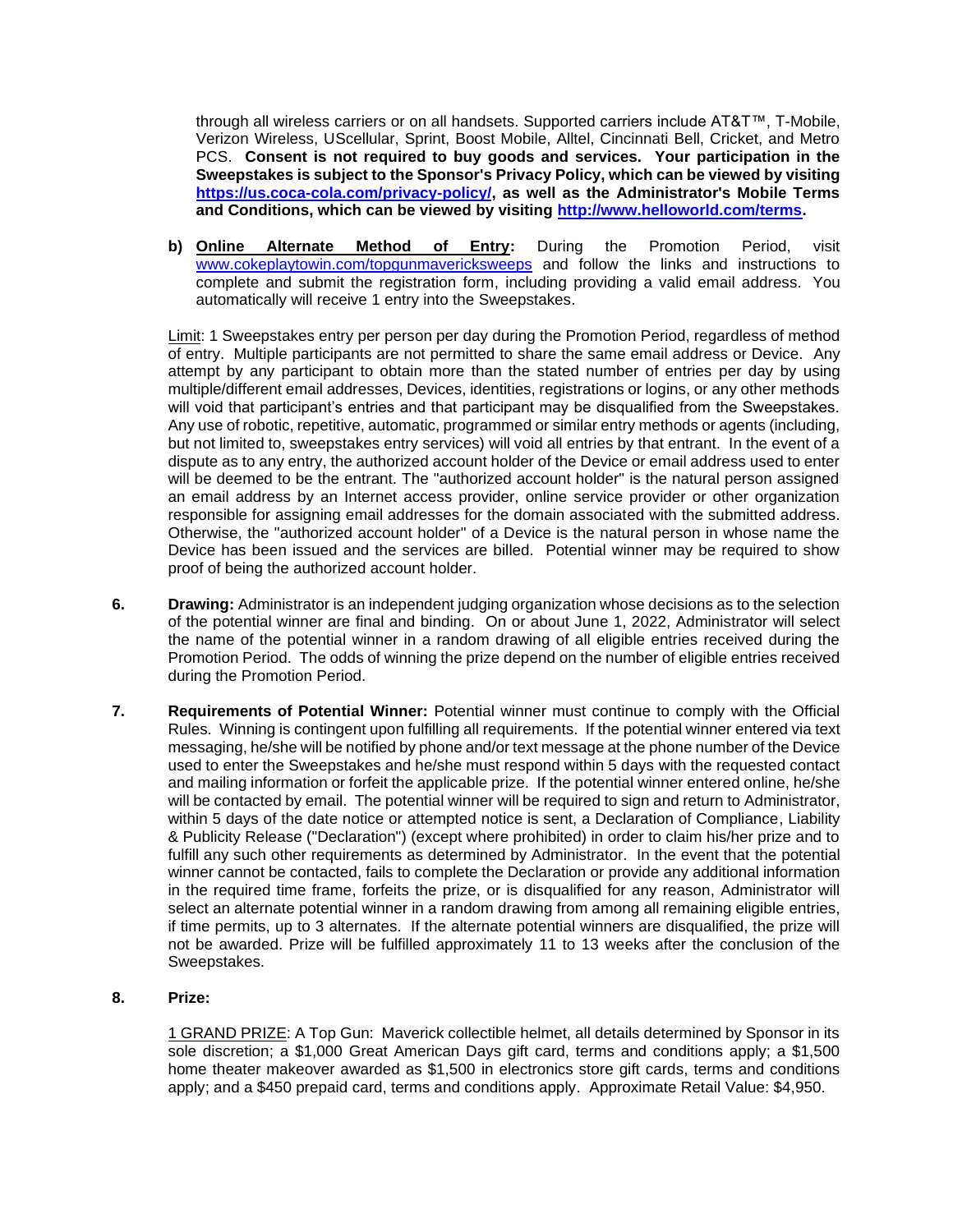The Great American Days logos are trademarks of Great American Days, Inc and all other graphics, logos, text, pictures, trade names, and Experience names incorporated in the Great American Days web site or related to the Great American Days Experience Certificates are trademarks or registered trademarks of Great American Days, Inc and are protected by United States and international copyright and trademark laws. The copyrights and trademarks may not be used in any manner whatsoever in whole or in part without the express written consent of Great American Days.

Your use of the prepaid card is governed by the Cardholder Agreement, and some fees may apply. This is not a gift card. Please note that prepaid cards are subject to expiration, so pay close attention to the expiration date of the card.

Sponsor and Administrator are not responsible for complaints or issues regarding digital codes/cards (claims that digital code/card is invalid, insufficient, etc.) and winner should address any such issues with the issuer of the digital code/card.

No substitution, exchange or transfer of prize by winner. Sponsor reserves the right to substitute the prize or any prize component for one of equal or greater value. Winner is responsible for all taxes and fees associated with prize receipt and/or use.

- **9. Publicity:** Except where prohibited, participation in the Sweepstakes constitutes entrant's consent for Sponsor and its designees to use entrant's name, likeness, prize information, city and state of residence video, voice, any comments, testimonials or other feedback related to prize or Sweepstakes experience, whether written or oral, for promotional purposes in any media without further consideration.
- **10. General Conditions:** In the event that the operation, security, or administration of the Sweepstakes is impaired in any way for any reason, including, but, not limited to, fraud, outbreak of widespread illness, pandemic, or other similar occurrence, civil unrest, virus or other technical problem, the Sponsor may, in its sole discretion, either: (a) suspend the Sweepstakes to address the impairment and then resume the Sweepstakes in a manner that best conforms to the spirit of these Official Rules; or (b) cancel the Sweepstakes and award the prizes in a random drawing from among all eligible entries received up to the time of the impairment. The Sponsor reserves the right in its sole discretion to disqualify any individual it finds to be tampering with the entry process or the operation of the Sweepstakes or to be acting in violation of the Official Rules of this or any other promotion, or in an unsportsmanlike or disruptive manner. Any attempt by any person to undermine the legitimate operation of the Sweepstakes may be a violation of criminal and civil law, and, should such an attempt be made, the Sponsor reserves the right to seek damages from any such person to the fullest extent permitted by law. The Sponsor's failure to enforce any term of these Official Rules shall not constitute a waiver of that provision.
- **11. Release and Limitations of Liability:** Except where prohibited, by participating in the Sweepstakes, entrants agree to release and hold harmless The Coca-Cola Company, Coca-Cola bottlers, Paramount Pictures Corporation, Sassafras Marketing, Inc., Merkle Inc., and their respective parents, subsidiaries, affiliates, promotional partners, prize partners, agents and agencies, and the officers, directors and employees of them (the "Released Parties") from and against any claim or cause of action arising out of participation in the Sweepstakes or receipt or use of any prize, including, but not limited to: (a) unauthorized human intervention in the Sweepstakes; (b) technical errors related to computers, servers, providers, printers or telephone, cellular networks, or network lines; (c) printing errors or human error; (d) errors in the administration of the Sweepstakes or the processing of entries; (e) late, lost, or undeliverable mail; or (f) injury or damage to persons or property which may be caused, directly or indirectly, in whole or in part, from entrant's participation in the Sweepstakes or receipt of any prize, including related travel. Entrant further agrees that in any cause of action, the Released Parties' liability will be limited to the cost of entering and participating in the Sweepstakes and in no event shall the Released Parties be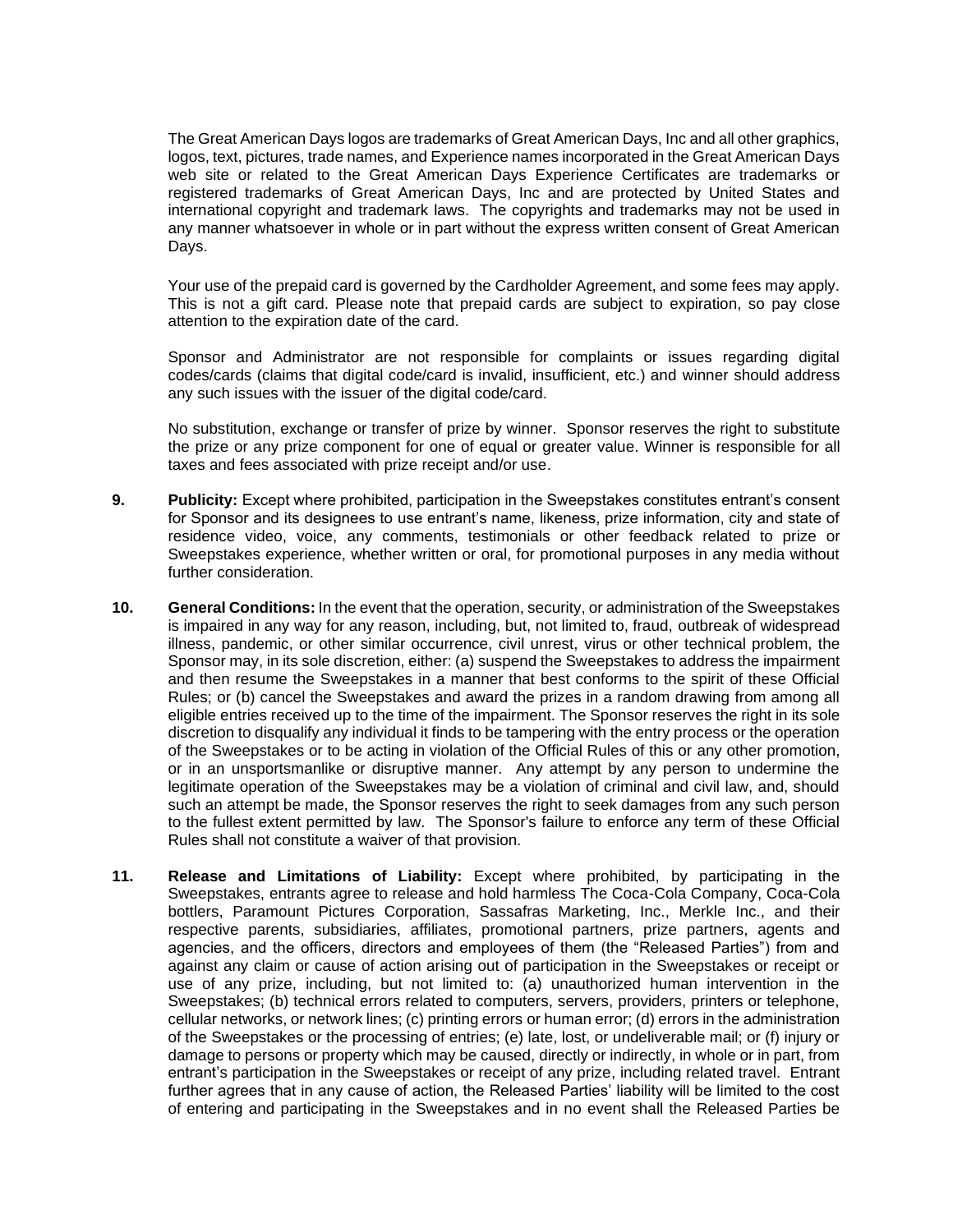liable for attorney's fees. Entrant waives the right to claim any damages whatsoever, including, but not limited to, punitive, consequential, direct, or indirect damages. If, for any reason, an entrant's entry is confirmed to have been erroneously deleted, lost, or otherwise destroyed or corrupted, entrant's sole remedy is another Sweepstakes entry, if it is possible. If the Sweepstakes, or any part of it, is discontinued for any reason, Sponsor, in its sole discretion, may elect to hold a random drawing from among all eligible entries received up to the date of discontinuance for any prize offered herein. No more than the stated number of prizes will be awarded. In the event that production, technical, seeding, programming or any other reasons cause more than the stated number of prizes as set forth herein to be available and/or claimed, Sponsor reserves the right to award only the stated number of prizes by a random drawing among all legitimate, un-awarded, eligible prize claims.

**12. Dispute Resolution:** You agree that any claim or dispute at law or equity that has arisen or may arise relating in any way to or arising out of the Sweepstakes, the Official Rules, or the Sponsor's and/or Administrator's Privacy Policy (including Mobile Terms and Conditions) will be resolved in accordance with the provisions set forth in this Dispute Resolution section. Please read this section carefully. It affects your rights and will have a substantial impact on how claims you and we have against each other are resolved.

You agree that whenever you have a disagreement with Administrator or Sponsor arising out of, connected to, or in any way related to the Sweepstakes, the Official Rules, or the Sponsor's and/or Administrator's Privacy Policy (including Mobile Terms and Conditions), you will send a written notice to the Administrator ("Demand"). You agree that the requirements of this Dispute Resolution section will apply even to disagreements that may have arisen before you accepted these Official Rules or the Sponsor's and/or Administrator's Privacy Policy (including Mobile Terms and Conditions). You must send the Demand to the following address (the "Notice Address"): Legal Department, Merkle Inc., 3000 Town Center, Suite 2100, Southfield, MI 48075. You agree that you will not take any legal action, including filing a lawsuit or demanding arbitration, until 10 business days after you send a Demand. If the disagreement stated in the Demand is not resolved to your satisfaction within 10 business days after it is received, and you intend on taking legal action, you agree that you will file a demand for arbitration with the American Arbitration Association (the "Arbitrator"). This arbitration provision limits the ability of you, Administrator, and Sponsor to litigate claims in court and you, Administrator, and Sponsor each agree to waive your respective rights to a jury trial or a state or federal judge. You agree that you will not file any lawsuit against Administrator or Sponsor in any state or federal court. You agree that if you do sue in state or federal court, and Administrator or Sponsor brings a successful motion to compel arbitration, you must pay all fees and costs incurred by Administrator and Sponsor in court, including reasonable attorney's fees. For any such filing of a demand for arbitration, you must effect proper service under the rules of the Arbitrator and notice to the Notice Address may not be sufficient. If, for any reason, the American Arbitration Association is unable to conduct the arbitration, you may file your case with any national arbitration company. The Arbitrator shall apply the AAA Consumer Arbitration Rules effective September 1, 2014 (and as may be amended) and as modified by the agreement to arbitrate in this Dispute Resolution section. You agree that the Arbitrator will have sole and exclusive jurisdiction over any dispute you have with Administrator or Sponsor. The Federal Arbitration Act allows for the enforcement of arbitration agreements and governs the interpretation and enforcement of the agreement to arbitrate. The place of arbitration shall be Oakland County, Michigan.

You agree that you will not file a class action or collective action against Administrator or Sponsor, and that you will not participate in a class action or collective action against them. You agree that you will not join your claims to those of any other person. Notwithstanding any other provision in the Official Rules, or the Sponsor's and/or Administrator's Privacy Policy (including Mobile Terms and Conditions), if this class action waiver is invalidated, then the agreement to arbitrate is null and void, as though it were never entered into, and any arbitration dispute at that time will be dismissed without prejudice and may be refiled in a court. Under no circumstances do you, Administrator, or Sponsor agree to class or collective procedures in arbitration or the joinder of claims in arbitration.